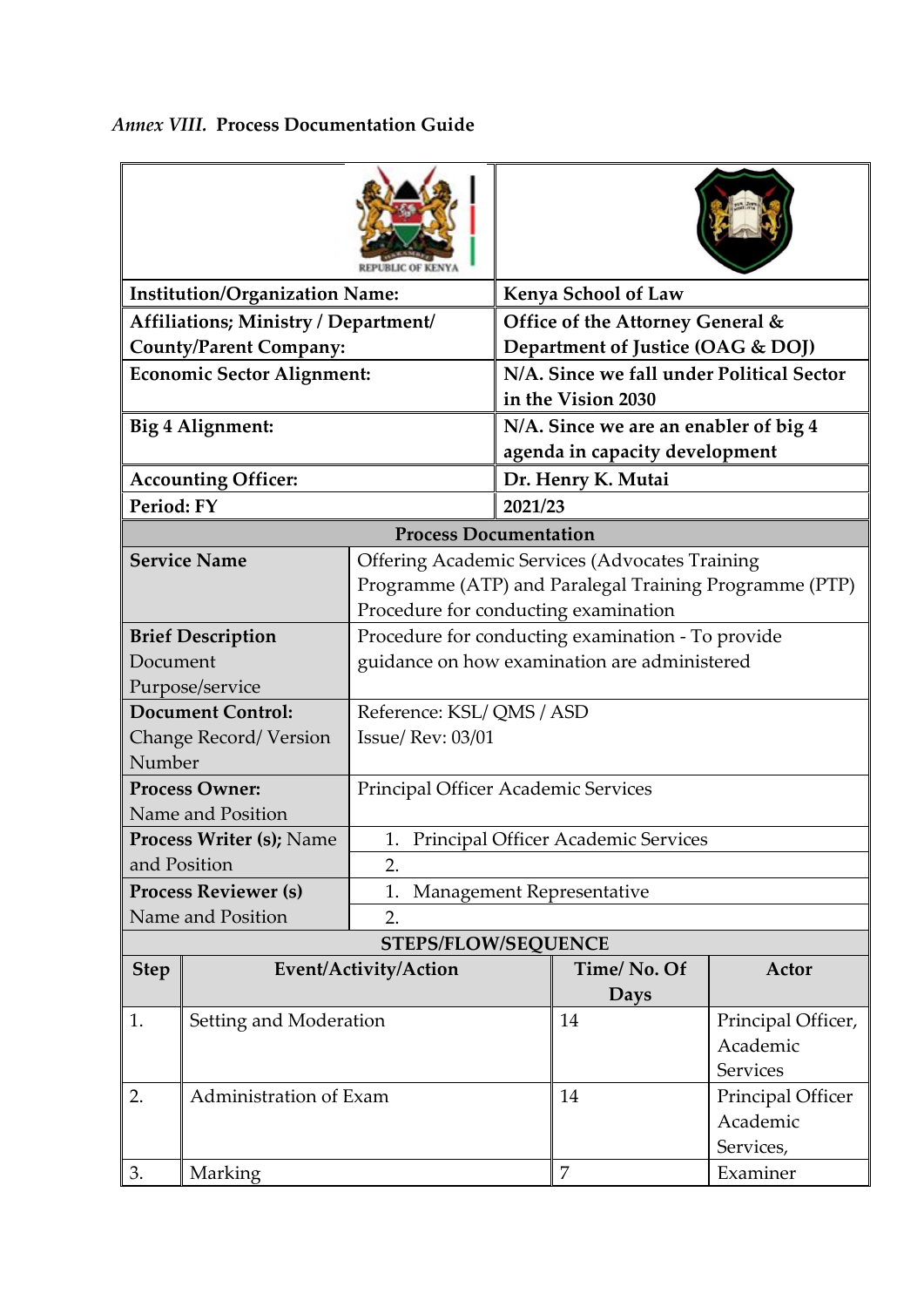| 4.                                    | Forwarding to moderators                                                     | Principal Officer,<br>1 |                  |                     |                 |                    |  |  |  |  |
|---------------------------------------|------------------------------------------------------------------------------|-------------------------|------------------|---------------------|-----------------|--------------------|--|--|--|--|
|                                       |                                                                              |                         |                  |                     | Academic        |                    |  |  |  |  |
|                                       |                                                                              |                         |                  |                     | Services        |                    |  |  |  |  |
| 5.                                    | Verification by committee of examiners                                       |                         |                  | 1                   |                 | Principal Officer, |  |  |  |  |
|                                       |                                                                              |                         |                  |                     | Academic        |                    |  |  |  |  |
|                                       |                                                                              |                         |                  |                     | <b>Services</b> |                    |  |  |  |  |
|                                       |                                                                              |                         |                  | Director            |                 |                    |  |  |  |  |
| 6.                                    | Once the scripts are returned they are sent                                  | 7                       |                  | Principal Officer,  |                 |                    |  |  |  |  |
|                                       | to the moderator, with marking schemes                                       |                         |                  |                     |                 | Academic           |  |  |  |  |
|                                       | marks sheets and a letter signed by                                          |                         |                  |                     | <b>Services</b> |                    |  |  |  |  |
|                                       | Director indicating when the scripts                                         |                         |                  |                     |                 | Director,          |  |  |  |  |
|                                       | should be returned                                                           |                         |                  | Moderator           |                 |                    |  |  |  |  |
| 7.                                    | The script are returned and the marks are                                    |                         |                  | 7                   |                 | Principal Officer, |  |  |  |  |
|                                       | keyed in the examination processing                                          |                         | Academic         |                     |                 |                    |  |  |  |  |
|                                       | system                                                                       |                         |                  |                     |                 | Services/committ   |  |  |  |  |
|                                       |                                                                              |                         |                  | ee of examiners     |                 |                    |  |  |  |  |
|                                       |                                                                              |                         |                  |                     |                 |                    |  |  |  |  |
| 8.                                    | The results are presented to the committee                                   |                         |                  | $\mathbf{1}$        |                 | Principal Officer, |  |  |  |  |
|                                       | of examiners for consideration and                                           |                         | Academic         |                     |                 |                    |  |  |  |  |
|                                       | recommendation for provisional release                                       |                         | Services/committ |                     |                 |                    |  |  |  |  |
|                                       | by the Director                                                              |                         |                  | ee of               |                 |                    |  |  |  |  |
|                                       |                                                                              |                         |                  | examiners/Direct    |                 |                    |  |  |  |  |
|                                       |                                                                              |                         |                  | <b>or</b>           |                 |                    |  |  |  |  |
|                                       |                                                                              |                         |                  |                     |                 |                    |  |  |  |  |
| 9.                                    | A compiled report is sent to the<br>Director/CEO who presents the result for |                         |                  | 1                   |                 | Principal Officer, |  |  |  |  |
|                                       |                                                                              |                         |                  |                     | Academic        |                    |  |  |  |  |
|                                       | the ratification.                                                            |                         |                  |                     | Services,       |                    |  |  |  |  |
|                                       |                                                                              |                         |                  |                     | Director        |                    |  |  |  |  |
| 10.                                   | Successful students will receive a                                           |                         |                  | 30                  |                 | Principal Officer, |  |  |  |  |
|                                       | transcript and a certificate (finalist) signed<br>by the Director/CEO.       |                         |                  |                     |                 | Academic           |  |  |  |  |
|                                       |                                                                              |                         |                  |                     |                 | Services,          |  |  |  |  |
|                                       |                                                                              |                         |                  |                     | Director        |                    |  |  |  |  |
| (Add rows where necessary)            |                                                                              |                         |                  |                     |                 |                    |  |  |  |  |
| <b>EXCEPTIONS TO THE NORMAL FLOWS</b> |                                                                              |                         |                  |                     |                 |                    |  |  |  |  |
| <b>Title</b>                          |                                                                              | No.                     |                  | Time<br>Description |                 | Actor              |  |  |  |  |
| Trigger 1:                            |                                                                              | 1.                      |                  |                     |                 |                    |  |  |  |  |
|                                       |                                                                              | 2.                      |                  |                     |                 |                    |  |  |  |  |
|                                       | (if any other, add rows)                                                     |                         |                  |                     |                 |                    |  |  |  |  |
| <b>Process Maps/Visuals</b>           |                                                                              |                         |                  |                     |                 |                    |  |  |  |  |